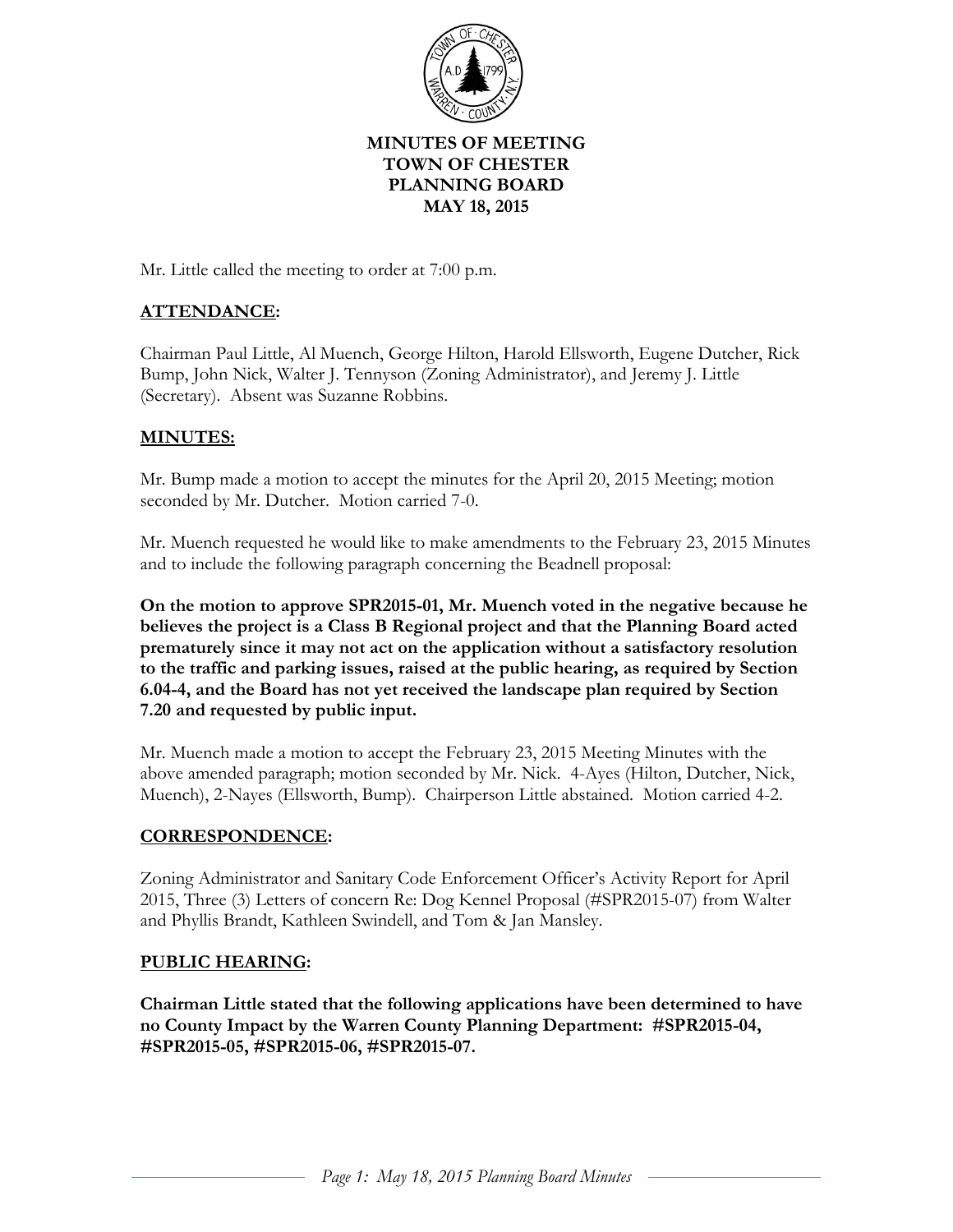**#SPR2015-04:** Carrie Remington is seeking Site Plan Review Approval for a Day Care Center, located at 18 B-At-Ease Lane in Chestertown, identified by Tax Map Parcel #: 104.14-1-32.121, in Zone Classification Hamlet.

Mrs. Remington enlightened the Board of her proposal and stated she would like to open the Day Care Center, which would serve approximately 40 children. There would be three employees at the Center in the beginning, with more employees to hire once demand increases.

Having been duly advertised, the public hearing for Site Plan Review Application **#SPR2015-04** was opened by Chairman Little at 7:05 p.m.

No persons from the public were present in the audience to express their concerns or to question about the proposal.

Mr. Bump made a motion to close the public hearing at 7:08 p.m. concerning Application **#SPR2015-04**; motion seconded by Mr. Ellsworth. Motion carried 7-0.

Mr. Bump made a motion to approve Site Plan Review Application **#SPR2015-04**, as proposed, with no conditions; motion seconded by Mr. Ellsworth. Motion carried 7-0.

**#SPR2015-05:** Randy J. Roberts, owner of D&R Auto Body Repair, Inc., is seeking Site Plan Review Approval for the sale of used cars, with no more than fifteen (15) used cars being sold at one time, located at 17-23 Stone Bridge Road, identified by Tax Map Parcel #: 36.3-1-28, in Zone Classification Hamlet.

Mr. Roberts briefly re-stated his proposal to the Board. Mr. Bump stated he has plenty of parking on the property.

Having been duly advertised, the public hearing for Site Plan Review Application **#SPR2015-05** was opened by Chairman Little at 7:10 p.m.

No persons from the public were present in the audience to express their concerns.

Mr. Ellsworth made a motion to close the public hearing at 7:12 p.m. concerning Application **#SPR2015-05**; motion seconded by Mr. Muench. Motion carried 7-0.

Mr. Muench made a motion to approve Site Plan Review Application **#SPR2015-05**, as proposed, with no conditions; motion seconded by Mr. Hilton. Motion carried 7-0.

**#SPR2015-06:** Matthew Securo is seeking Site Plan Review Approval for the sale of one car at one time, on property located at 350 Landon Hill Road, identified by Tax Map Parcel #: 87.1-1-1, in Zone Classification Rural Use.

Mr. Securo briefly explained his proposal to have one car for sale at one time, which will be displayed only online as for sale. Mr. Bump asked if there were any junk vehicles on the property and Mr. Securo stated that there were none. Mr. Muench questioned which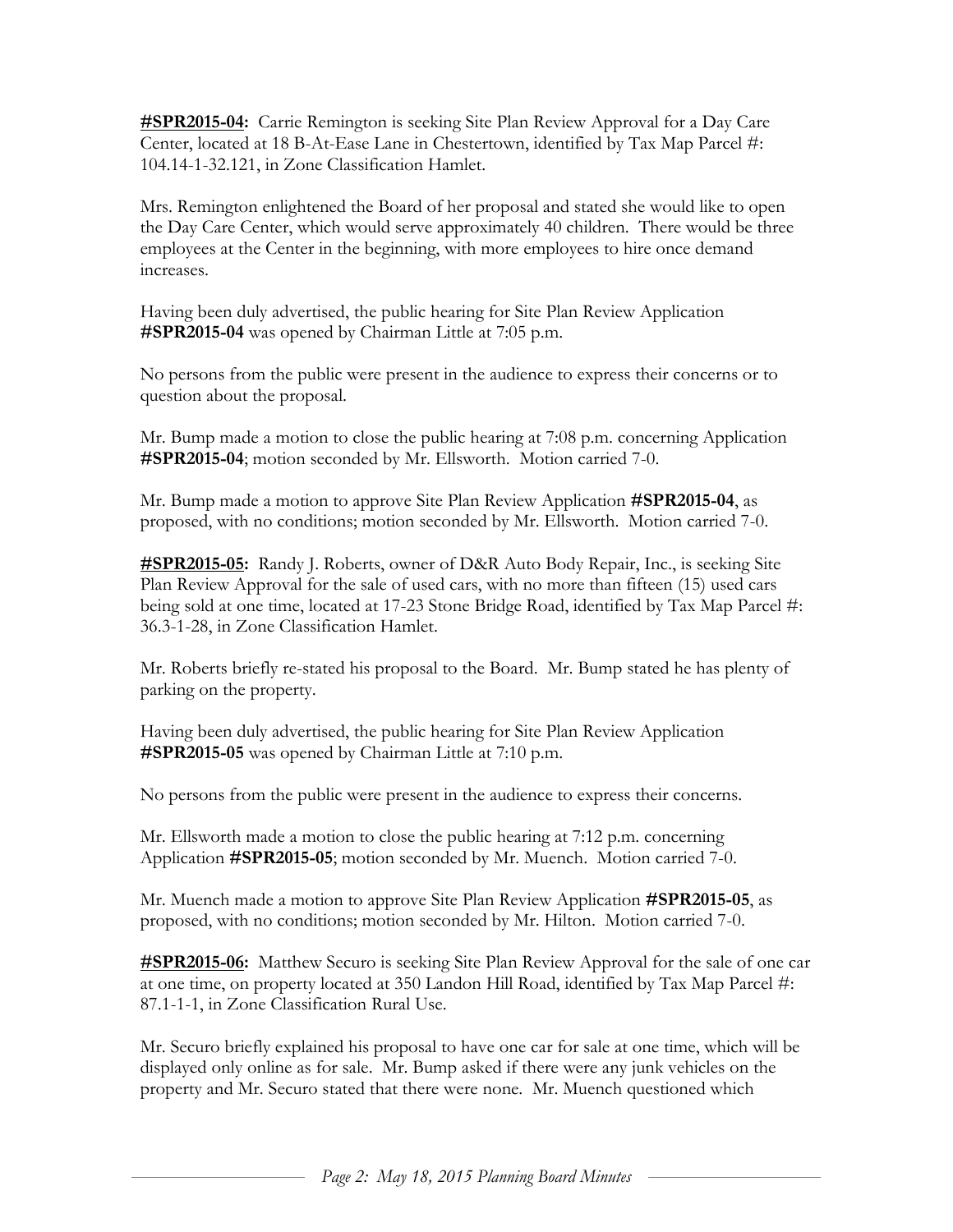structure the "dealer sign" would be affixed to. Mr. Securo stated the sign would be positioned on the front of the garage which currently sits on his property.

Having been duly advertised, the public hearing for Site Plan Review Application **#SPR2015-06** was opened by Chairman Little at 7:15 p.m.

No persons from the public were present in the audience to express their concerns.

Mr. Bump made a motion to close the public hearing at 7:16 p.m. concerning Application **#SPR2015-06**; motion seconded by Mr. Nick. Motion carried 7-0.

Mr. Muench made a motion to approve **#SPR2015-06**, as proposed, with stated committed conditions that no cars would be advertised for sale on the property with the usage of "forsale signs"; motion seconded by Mr. Ellsworth. Motion carried 7-0.

**#SPR2015-07:** Barbara Bobrowich and Susan M. Jonis are seeking Site Plan Review Approval for a Dog Kennel business where boarding and training would be offered and made available to the public, on property located at 5260 State Route 8, identified by Tax Map Parcel #: 103.-1-10, in Zone Classification Rural Use.

Having been duly advertised, the public hearing for Site Plan Review Application **#SPR2015-07** was opened by Chairman Little at 7:19 p.m.

Ms. Bobrowich explained her proposal to use an existing structure, which currently contains 5 indoor/outdoor runs for dogs. She stated she would like to make it open to the public for boarding and training dogs for customers. She also previously had a business downstate in Columbia County for 12 years for the same operation, but believed it would make for a great addition to the area.

Chairman Little mentioned there were three letters of concern from surrounding property owners regarding the proposal. Chairperson Little mentioned there were letters submitted from Walter and Phyllis Brandt (454 Chester Shores), Kathleen Swindell (5292-5304 State Route 8), and Tom and Jan Mansley (514 Chester Shores (Path)).

Mrs. Swindell was present at the meeting and raised her concern of the noise from the dogs and the lighting. Ms. Bobrowich stated the lighting is under the outdoor kennel runs and would only be used at night until 9:00 p.m. (when it gets dark). She mentioned the dogs would not be in the outdoor kennel runs at night—they would be in the indoor runs. If a dog happened to bark and persisted, she stated she would not be in favor of that and stated she would take care of it. The dogs would never be in the outdoor kennel runs when no one is on the premises—at least Ms. Bobrowich or her partner would be there to supervise.

The removal of the dog waste was also a concern. Ms. Bobrowich stated currently for her personal dogs, she bags the waste and disposes of it properly. Feces would not be kept in the kennel runs and the dogs would also be walked daily.

Chris Aiken was also present to speak on behalf of the "The Ramblewood Bed and Breakfast", which adjoins the property for which the proposal is to be located. He was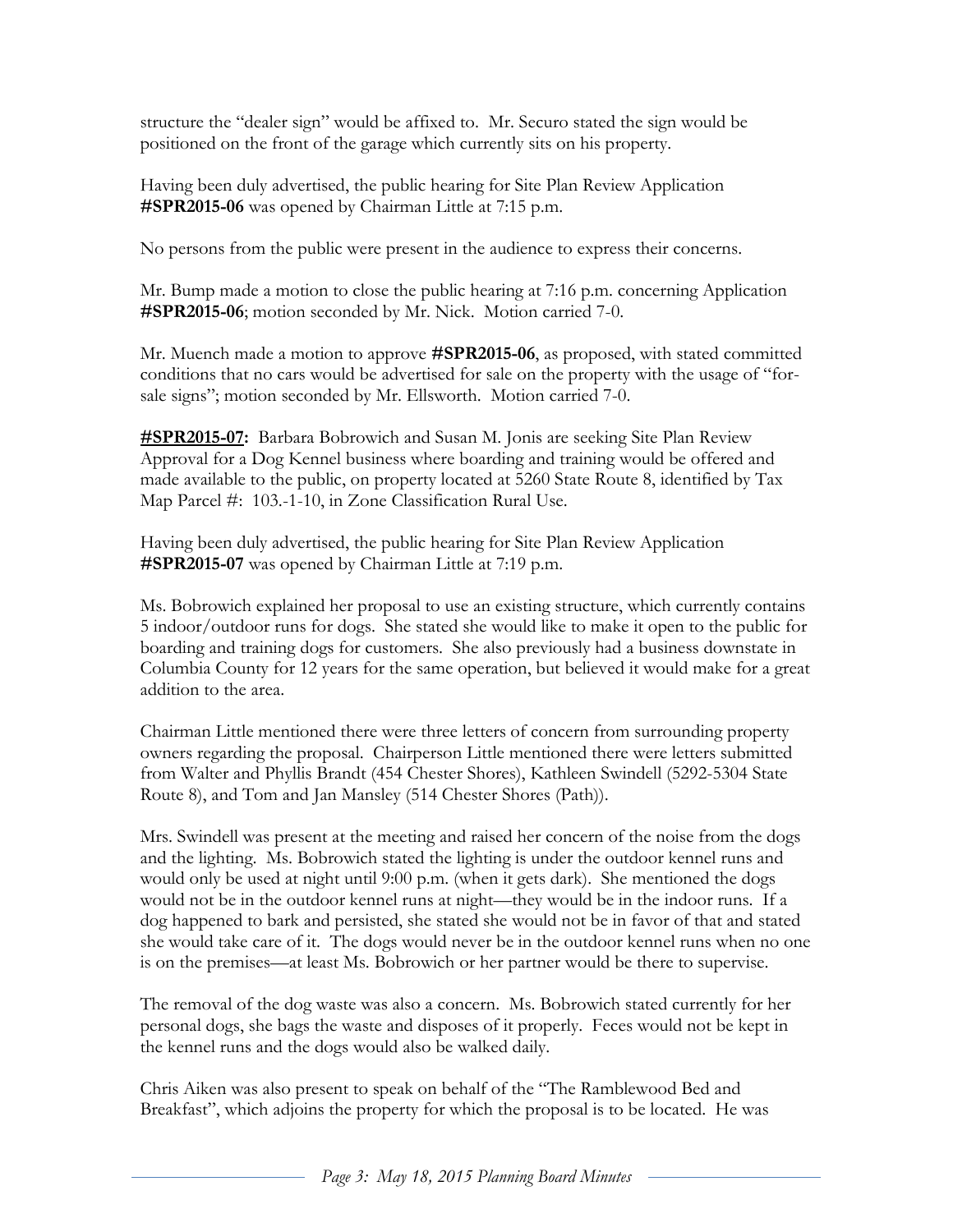concerned that those that patronize his B&B might possibly have a negative experience due to the concerns surrounding the proposal. She stated her business hours would be from 9 a.m. to 5 p.m. Mr. Muench recommended if the noise from the dogs became a nuisance, the Town currently employs an Animal Control Officer which could remedy the situation. It was discussed that the project could be approved with conditions imposed by the Board.

The concerns pertaining to the waste possibly affecting the nearby waters was also addressed. Ms. Bobrowich stated there is a nearby creek just before her driveway, but the concern of dog waste contaminating the waters would not be an issue since she will dispose of it properly.

A gentleman in the audience, representing Chester Shores Association, stated that some of the residences are year-round, while some are seasonal. He explained the property owners he spoke to were not in favor of the dog kennel due to possible barking from the dogs, even in the daytime.

Chairman Little said that the noise created by the dogs would be greatly reduced by the abundance of surrounding vegetation, distance, etc.

Mr. Muench mentioned some of the other concerns addressed in the letters. He stated "APA is welcome to comment on the application for Site Plan Review, it is not something we need to get APA's approval for". Chairman Little stated that if the dog kennel were to be expanded, it would be required to meet Site Plan Review approval and if not complied with, a visit from the Zoning Administrator would be arranged.

Mr. Bump made a motion to close the public hearing at 7:32 p.m. concerning Application **#SPR2015-07**; motion seconded by Mr. Nick. Motion carried 7-0.

Mr. Muench made a motion to approve **#SPR2015-07**, subject to the following conditions: (1) No new lighting be added related to the dog kennel runs; (2) a maximum of ten (10) dogs be boarded; (3) no dogs are to be outdoors unsupervised; (4) no dogs are to be out at night after 10 p.m.; (5) regular and daily pick-up of dog waste. Motion seconded by Mr. Ellsworth. Motion carried 7-0.

## **NEW BUSINESS:**

**#SPR2015-08:** Etain, LLC is seeking Site Plan Review Approval for a medical marijuana cultivation and production facility, on property located at 6030-6032 State Route 9, identified by Tax Map Parcel #: 121.-1-48, in Zone Classification Industrial Use. Robert Holmes from Jarrett Engineering and Peter Simoneau will be presenting the proposal.

Mr. Holmes explained to the Board that the facility would utilize the existing barn, with construction of a new addition consisting of greenhouse space. The greenhouse addition would be approximately 13,000 sf. (9,000 sf. of greenhouse space & 4,065 sf. accessory space for mechanical, hallway, storage, airlock (prevents cross-contamination) purposes.) The primary entrance would be off the access road that is immediately adjacent to the lyme timber log yard. The secondary access road would be close to State Route 9, to be utilized for fire access and protection purposes.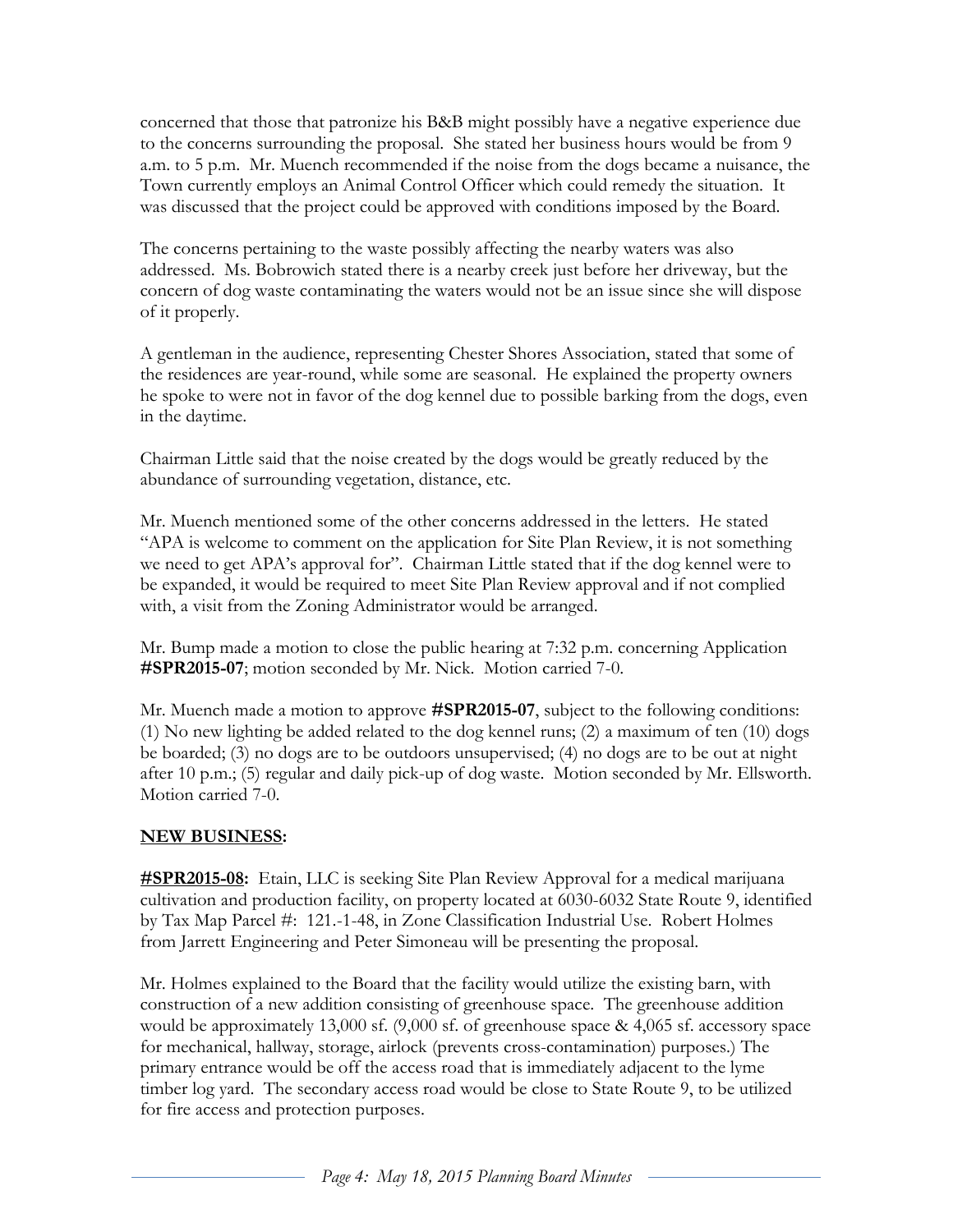Mr. Holmes stated this facility would employ approximately 20-25 employees and the proposed parking would offer 24 parking spaces. Surrounding the perimeter of the facility would be an 8' high security fence (located on the backside of the maples seen from the St. Route 9) and security cameras would be on the exterior of the structure. Exterior lighting would be located on the structures and in the parking lot for safety reasons. Mr. Holmes stated that that an existing well on the property would be used as the water supply for the facility. He further explained that his client has expressed interest in possibly collecting the roof water run-off and utilize it for watering purposes.

Mr. Holmes said that the submitted plans are conceptual; however, he requested that if this project meets approval from the Board, that a condition be added to have the applicant provide a storm water plan.

A discussion ensued regarding the visibility of the proposal from State Route 9 and pictures were distributed to the Board. Mr. Bump stated the existing log yard on the property is even difficult to see from the highway. Mr. Nick believed it would be a nice addition to the property.

Mr. Muench stated the Zoning Local Law requires a landscaping plan; however, he believed since the "new structure is adjacent to the existing structure and the parking is behind the existing structure that it would cover the landscaping concern regarding parking". No trees would be taken down on the property in front of the structures; therefore, visibility of the structures would remain limited. Mr. Muench suggested to the Board that if the existing/proposed landscaping meets the requirements of Section 7.20, a landscaping plan would not need to be provided.

Chairman Little questioned what type of medium the plants would be grown in. He stated that if they are grown in hydroponics, there would be waste/chemicals that would need to be disposed of properly. Mr. Holmes was sure that the growing medium would be re-used. Mr. Nick asked if at the next meeting, a brief description could be given on the application process with regard to use the chemicals (whether mechanical, by hand, etc.). Mr. Simoneau stated he would have an answer for the Board by the next meeting.

Mr. Muench stated as per the Town's Local Law, the Adirondack Park Agency requires that a complete application of the proposal be submitted within ten (10) days and also a notice of public hearing be sent within fourteen (14) days of the hearing.

Mr. Muench believed that the application can be deemed as complete based on the assumption that there will not be any significant adverse environmental impact.

Mr. Hilton questioned if there would be any impacts regarding noise, air quality, etc. Mr. Simoneau and Mr. Holmes stated there would be virtually no impact. LED lighting would be utilized and downcast.

Mr. Muench questioned if Septic Wastewater plans have been submitted to the Zoning Administrator. Mr. Tennyson stated he has not received any. Mr. Holmes believed if the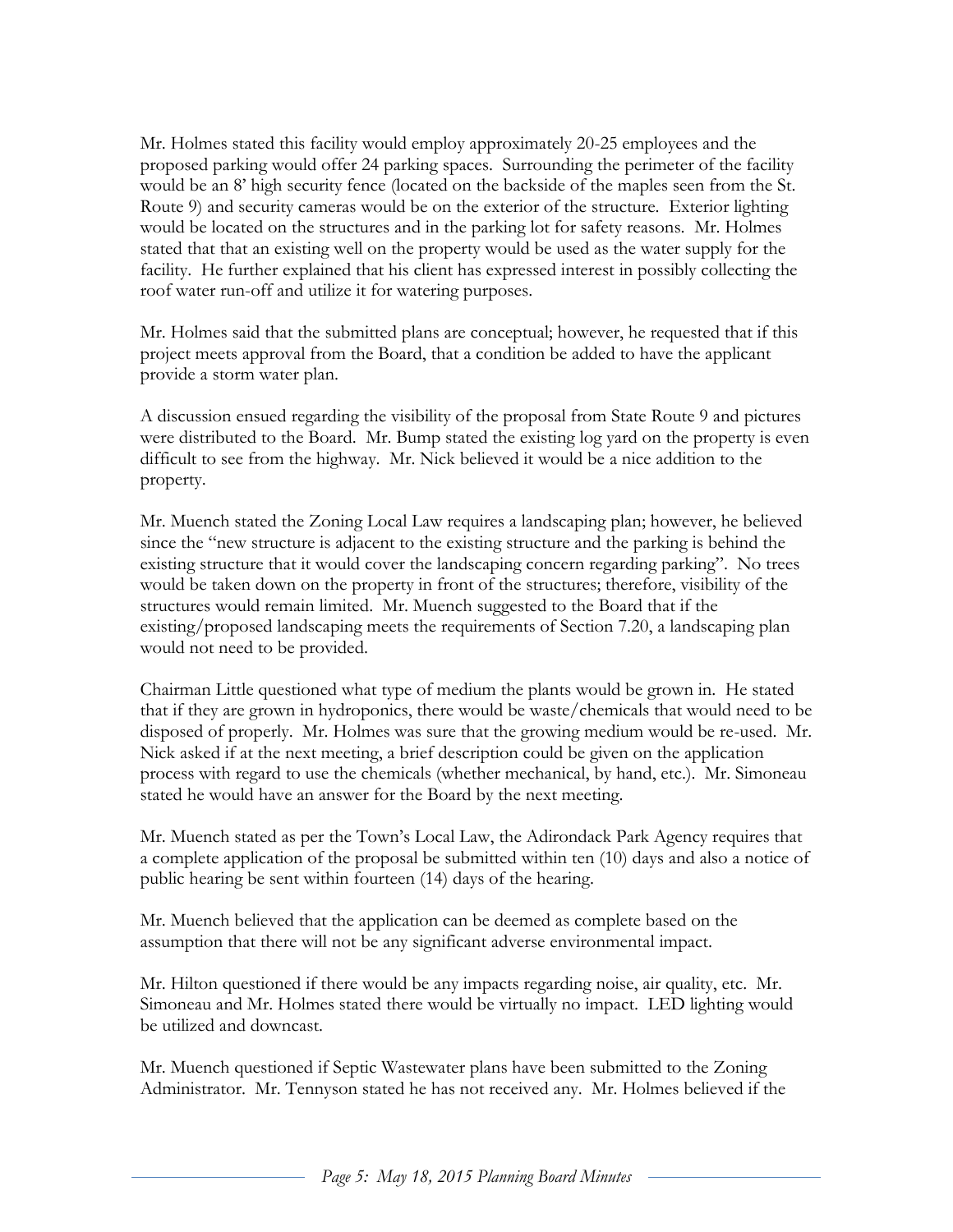proposal is approved, the septic plans could be submitted after the approval, unless it was necessary that the Planning Board review the plans prior to the project's approval.

Mr. Muench mentioned that the Warren County Planning Department recommendation has been received. The project received no County Impact; however, the County recommended that the Town consider a "color jacketed chain link fence to reduce the potential for a "prison" like appearance. Chairman Little thought that it would be less visible if the fence had a green exterior.

Chairman Little stated for the next meeting, it would be beneficial to the Board and the applicant to have answers to the following: If the fence would be coated/uncoated and concerns about chemicals and waste.

Mr. Muench made a motion to classify **#SPR2015-08** as a Class B Regional Project with no significant adverse environmental impact, to declare the application as complete, and to schedule a public hearing for June  $3^{rd}$  at 7 p.m.; motion seconded by Mr. Ellsworth. Motion carried 7-0.

#### **OLD BUSINESS**: None.

#### **BOARD PRIVILEGE:**

Mr. Muench referred to the concerns addressed during the February  $23<sup>rd</sup>$  public hearing, specifically in reference to the approved #SPR2015-01 Application. Individuals in the public at the February meeting were concerned about the structures attached to the camper trailers on the campground as well as the rental of docks. Pictures were taken by the Zoning Office and were distributed to the Board to show the structures. The Zoning Administrator stated his intentions are to write a letter to the Town Board regarding the structures. Mr. Bump had heard that the structures attached are not permanently affixed. Discussion ensued whether the structures would require a Zoning Certificate.

Discussion also ensued regarding the rental of docks on Mr. Beadnell's property and the size of the 33 sites approved at August 15, 2011 Meeting. The safety concerns were also readdressed between the Board members and discussion ensued regarding parking and reduction of the speed limit in that area.

The Board discussed the process of referring applications to the Warren County Planning Department for review.

Mr. Muench believed that the Planning Board does not have the authority to waive the parking requirement for the upcoming Dollar General proposal. He stated he believed that an area variance should be submitted to the Zoning Board of Appeals. Chairman Little was unsure if the parking requirement could be waived and said he would ask the Town Supervisor and if necessary, Town Counsel as well.

# **ADJOURNMENT:**